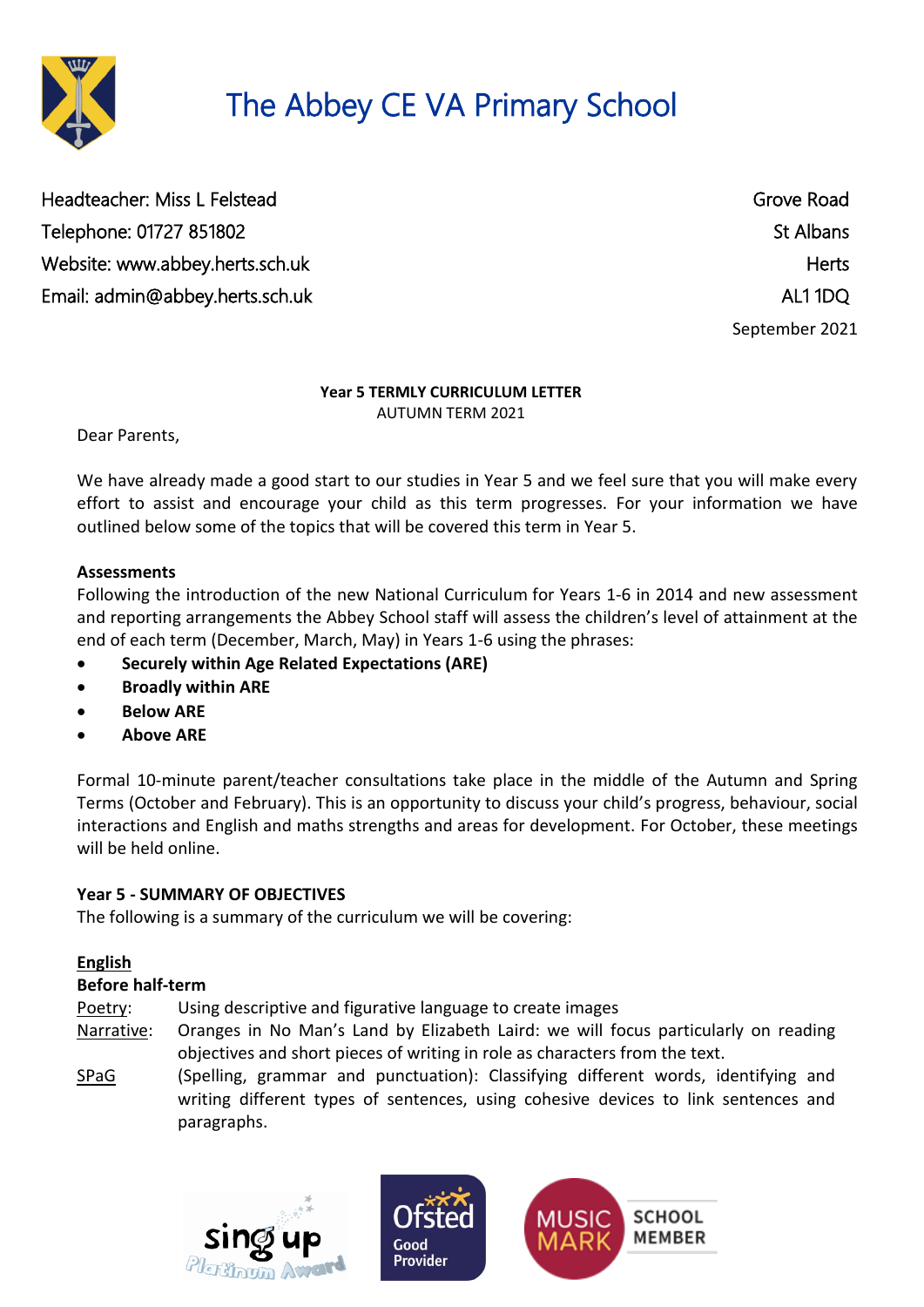

#### **After half-term**

Poetry: Cinquains Narrative: Fiction from our Literary heritage: studying Macbeth, leading to an extended piece of narrative writing.

- Non-fiction: Recount: Biographies which will be partly linked to English study of Shakespeare. Explanation Texts: this will be linked to our Science topic.
- SPaG: Clauses and relative clauses, using the comma to clarify meaning and for parenthesis.

# **Spellings**

# **This term in spelling we will be focusing on the following:**

- Words ending in '-ious.'
- Words ending in '–cious.'
- Ending '-cial' and '-tial.'
- Ending '-cial' and '-tial.'
- Ending '-cial' and '-tial.'
- Year 5/6 curriculum words
- Words ending in '-ant.'
- Words ending in '-ance.'
- Words ending in '-able' and '-ible.'
- Words ending in '-ably' and '-ibly.'

Each week the children will have a list of 10 words to practise ready for a short dictation on a Wednesday.

### **Guided Reading and reading books in school**

In class the children will be able to pick a book to read from our class library at least once a week, this will be kept in school. Children on a reading band will be able to pick from the banded books each week and will be asked to read in school. We encourage all children to read regularly at home.

Year 5 will have a class reading book that will be read weekly to them by the class teacher. The children will have to opportunity to ask questions about the text as well as completing separate guided reading activities during the week.

### **Science**

**Before half term:** Our topic is **Earth and Space.** The children will describe the movement of Earth, and other planets, relative to the Sun in our Solar System. They will describe the movement of the Moon relative to Earth and describe the Sun, Earth and the Moon as approximately spherical bodies. Pupils will use the idea of Earth's rotation to explain day and night and the apparent movement of the Sun across the sky. They will also have the opportunity to find out about how ideas about the solar system have developed and changed over time.

**After half term:** Our topic is **Forces.** The children will learn about a variety of forces including gravity, air resistance, water resistance and friction. They will explore how simple mechanisms can be used to make work easier. They will observe and explain how gravity causes an unsupported object to fall towards the Earth. Children will carry out a range of activities to identify the effects of friction, air resistance, and water resistance and will consider ways of reducing water resistance through streamlining.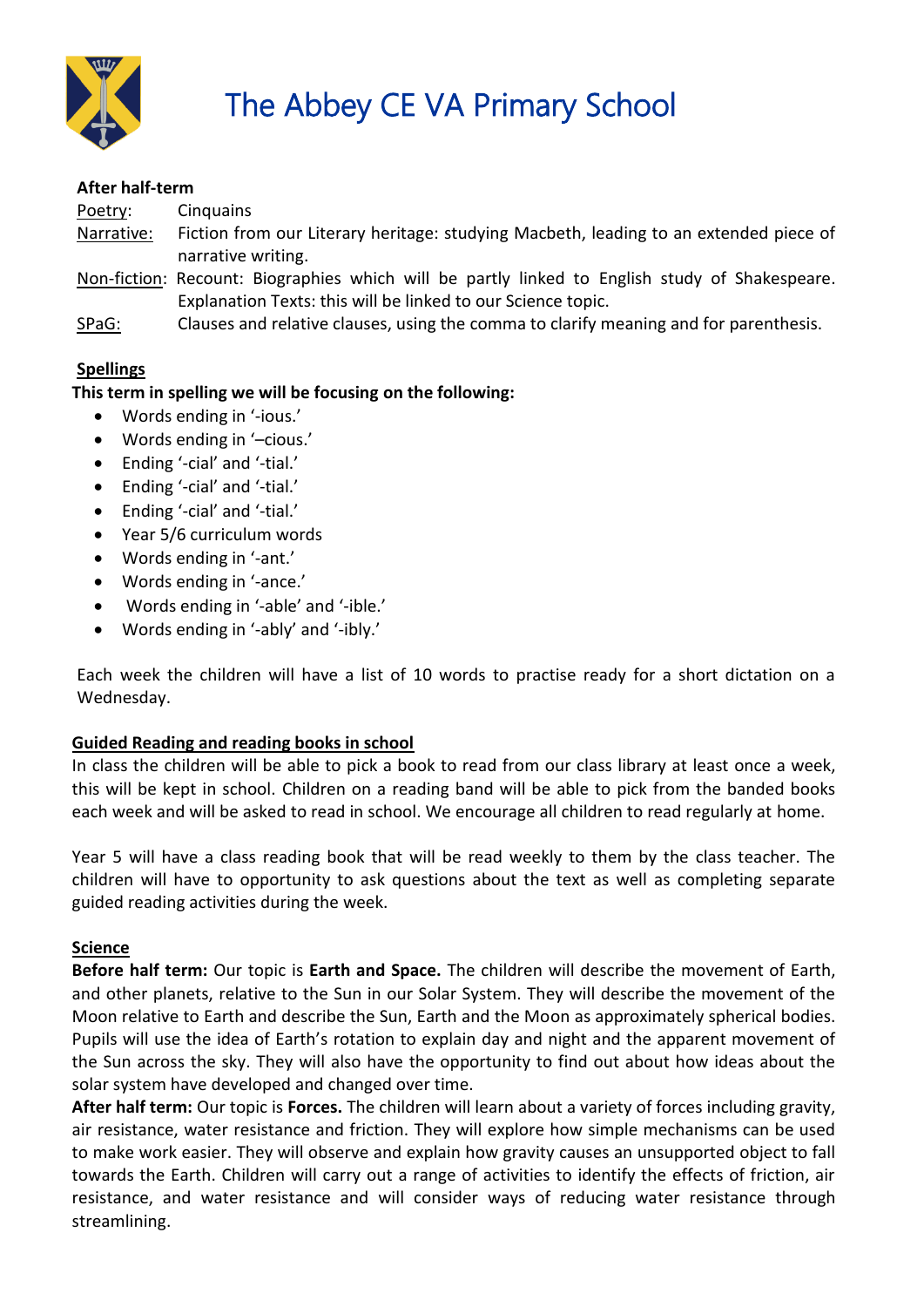

# **The Abbey CE VA Primary School**

# **Mathematics**

**Number and Place Value:** Reading, writing, rounding and ordering (using  $\lt$  >) five and six digit numbers

Adding and subtracting multiples of 10, 100 and 1000

**Addition and subtraction:** Using mental strategies to add and subtract two and three digit numbers Using standard methods to add and subtract four and five digit numbers

**Multiplication and division:** Finding factors and multiples of numbers, square, cube and prime numbers. Multiply and divide by 10, 100 and 1,000.

**Statistics:** Students will interpret line graphs, tables and read timetables.

**Measurement:** Finding the perimeter and area.

As **Artists** we will design and draw our own hieroglyphs in the style of the Shang Dynasty.

As **Geographers** we will understand some of the key physical processes that shape the Earth and how people interact with these processes. We will specifically be studying the formation of volcanoes and how and why people live in areas where there is volcanic activity.

As **Historians** we will use historical artefacts to learn about the beginning of recorded history in China. The children will gain an insight into the life and times of the nobility and their links to their ancestors during the Shang Dynasty. They will reflect upon the qualities they feel a monarch needs to rule effectively and then compare these with the ways two Shang kings actually went about governing their empire.

As **Musicians** the children will listen and appraise, sing, play, improvise and compose classic rock songs. They will also learn a range of hymns and songs through the term including songs for Harvest, Remembrance, Advent and Christmas.

**RE:** Our Big questions will be: What does it mean if Christians God is holy and loving? What matters most to Humanists and to Christians?

**PE:** The children will learn skills in athletics and outdoor adventure with Mr Morgan.

Your child will have PE with Mr Morgan on **Tuesday** afternoons. Your child should arrive to school on these days in his/her PE kit rather than their school uniform to ensure that they receive the maximum time allocated to their PE sessions. The PE kit consists of outdoor sports clothing (including socks and trainers).

Your child will be swimming on **Friday** afternoons at St Albans School. Your child should arrive to school in his/her PE kit and have a named swim kit with them. Girls will also need a swimming hat. (Please refer to the swimming letter from Miss Felstead for more details.)

It is a statutory requirement that all children must participate in games sessions. If your child does not arrive in their kit in on a P.E. day, then they will have to participate in the session in their school uniform and school shoes.

If your child has a genuine medical reason why they cannot take part in a games session, then a note must be provided and given to the class teacher.